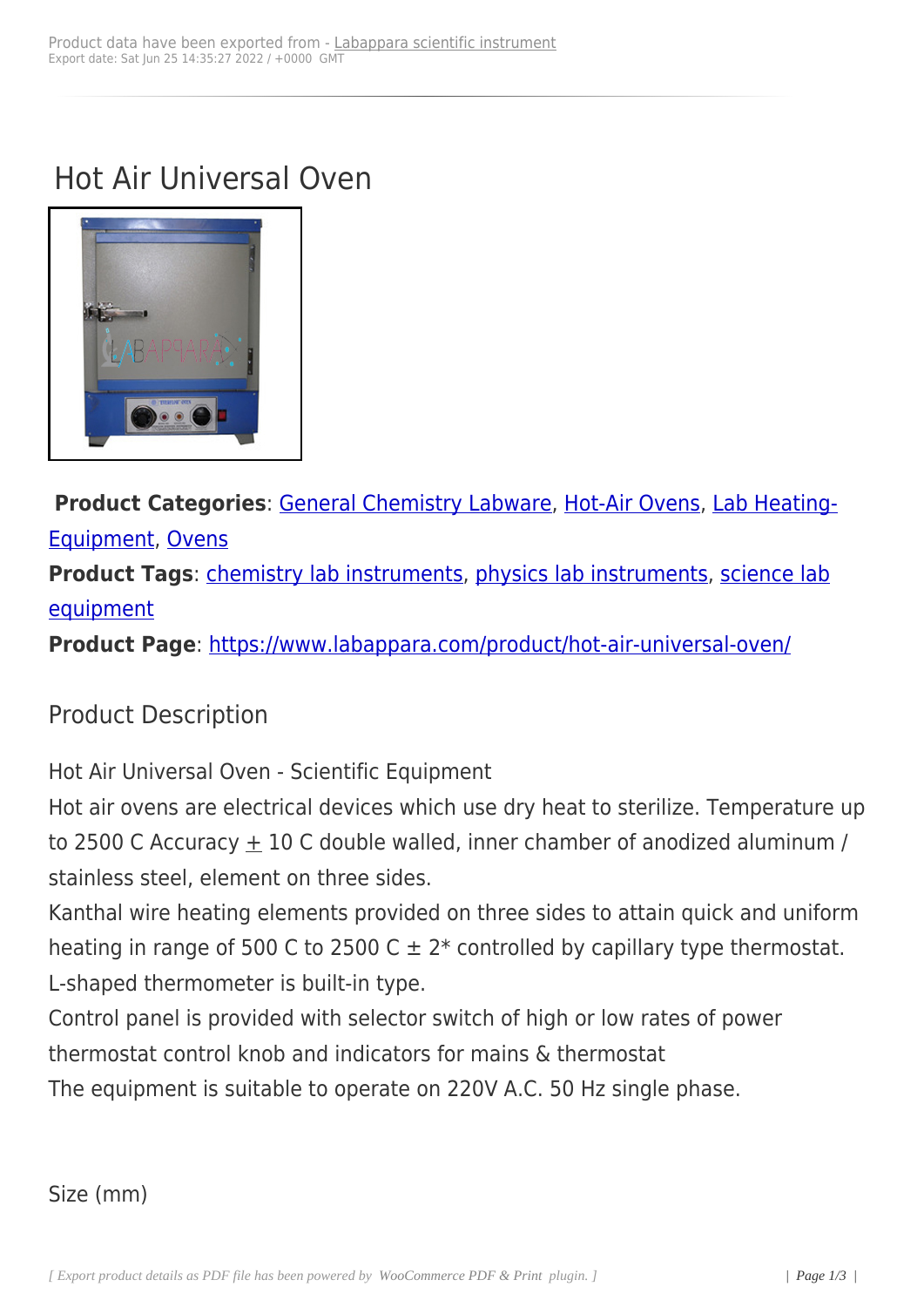```
Inches
No. of Shelves
Capacity(liters)
300x 300 x 300
12"x 12" x 12"
2
28
300x 300 x 300
14"x 14" x 14"
2
45
300x 300 x 300
16"x 16" x 16"
2
65
300x 300 x 300
18"x 18" x 18"
2
95
600x 450 x 450
24"x 18" x 18"
2
125
600x 600 x 600
24"x 24" x 24"
```